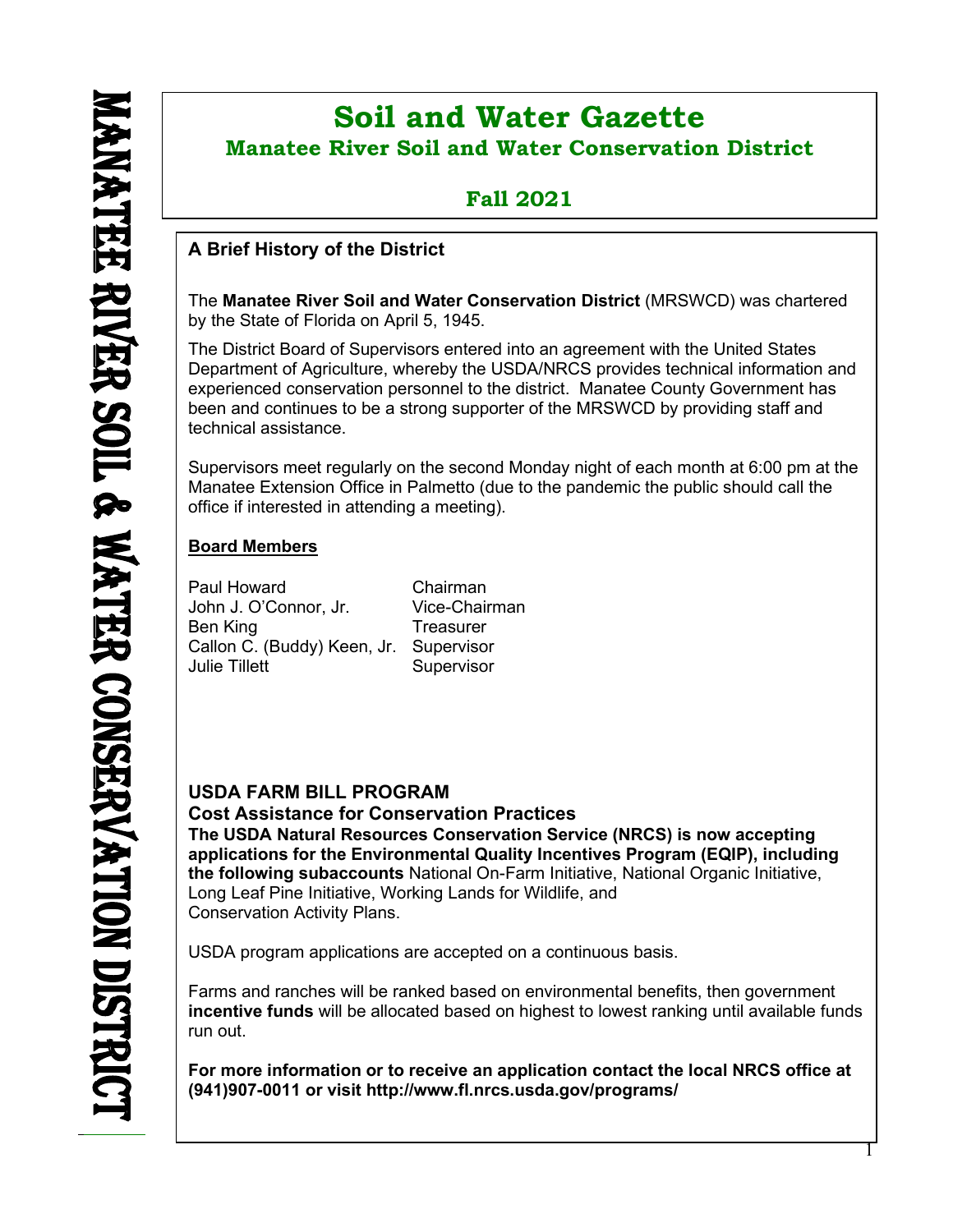| In this Issue            |  |
|--------------------------|--|
| History of the District1 |  |
| EQIP Update1             |  |
| MRSWCD News2             |  |
| MRSWCD Events3           |  |
| NRCS Corner3             |  |
| Farm City Week Calendar4 |  |
| Prospect Beef Show4      |  |

**OFFICE STAFF:**

Israel Vega-Marrero District Conservationist Jeremy Ansel Soil Conservation Technician Christine Russo Soil Conservation Planner Gail Somodi Soil Conservation Supervisor Vacant Administrative Specialist II

An Equal Opportunity Provider, Employer, and Lender.

**MRSWCD News:** For more information on these programs call 907-0011. *If you would like to make a donation to the MRSWCD to help defray the costs of MRSWCD sponsored student programs, please call 907-0011 Ext 3142. Any donations would be greatly appreciated.*

#### **Speech Competition**

Three participants prepared a 5-7 minute speech on the topic selected by the Association of Florida Conservation Districts, "Healthy Forests: Healthy Communities" The contest took place virtually in the fall of 2020. Abigail Lillibridge, a Lakewood Ranch High School student, won the competition and was awarded a check for \$150. Placing second and awarded \$100 was Megan Hosker, a Palmetto High School student. Taliyah Moore, a Lincoln Memorial Academy Middle School student, placed third and received \$75.

#### **Staff assisted 3 participants with the help of 3 volunteers.**

#### **Manasota Regional Envirothon**

Manatee High School's *The Manatees t*eam advised by Boontarika Elswick was the Manatee County winner of the virtual Manasota Regional Envirothon. The team represented Manatee County at the state contest and placed  $9<sup>th</sup>$  overall. The state contest was held online due to the pandemic. The Florida Envirothon competition is an event for high school students requiring problem solving, teamwork and the application of knowledge in five areas: aquatics, forestry, soils, wildlife, and current environmental issues.



#### **Staff assisted 55 students with the help of 8 volunteers.**



#### **Manatee County Land Judging Competition**

The 60<sup>th</sup> annual event allowed students from local 4-H and FFA chapters to compete and show their knowledge of soil science, home site evaluation and conservation practices on a parcel of land. The students compete for the opportunity to represent Manatee County in the state contest and possibly move on to the national competition held annually. Lakewood Ranch High School won the senior FFA team division and the

junior FFA winning team was from Buffalo Creek Middle School. Intermediate and senior 4-H teams also competed. The overall highest scoring team was from Lakewood Ranch High School. Several top teams qualified and attended the state contest in late March in Alachua County. The Lakewood Ranch High School FFA team placed  $7<sup>th</sup>$  in their division. The senior 4-H team and an intermediate 4-H individual placed 1<sup>st</sup> in their divisions at the state contest, as did Buffalo Creek Middle School FFA.

#### **Staff assisted 31 students with the help of 7 volunteers.**

#### **Manatee Spring Conservation Farm Tour**

In the spring the MRSWCD sponsors a Farm Tour showcasing various farming areas in the county. We take citizens on a guided bus tour to highlight the importance of agriculture to our area. Lunch and snacks are included. *For more information on attending in spring 2022 please call 941-907-0011 x 3142*. If you would like your farm/agricultural operation to be considered as a stop on the tour please call us. The spring 2021 tour was not held due to the pandemic.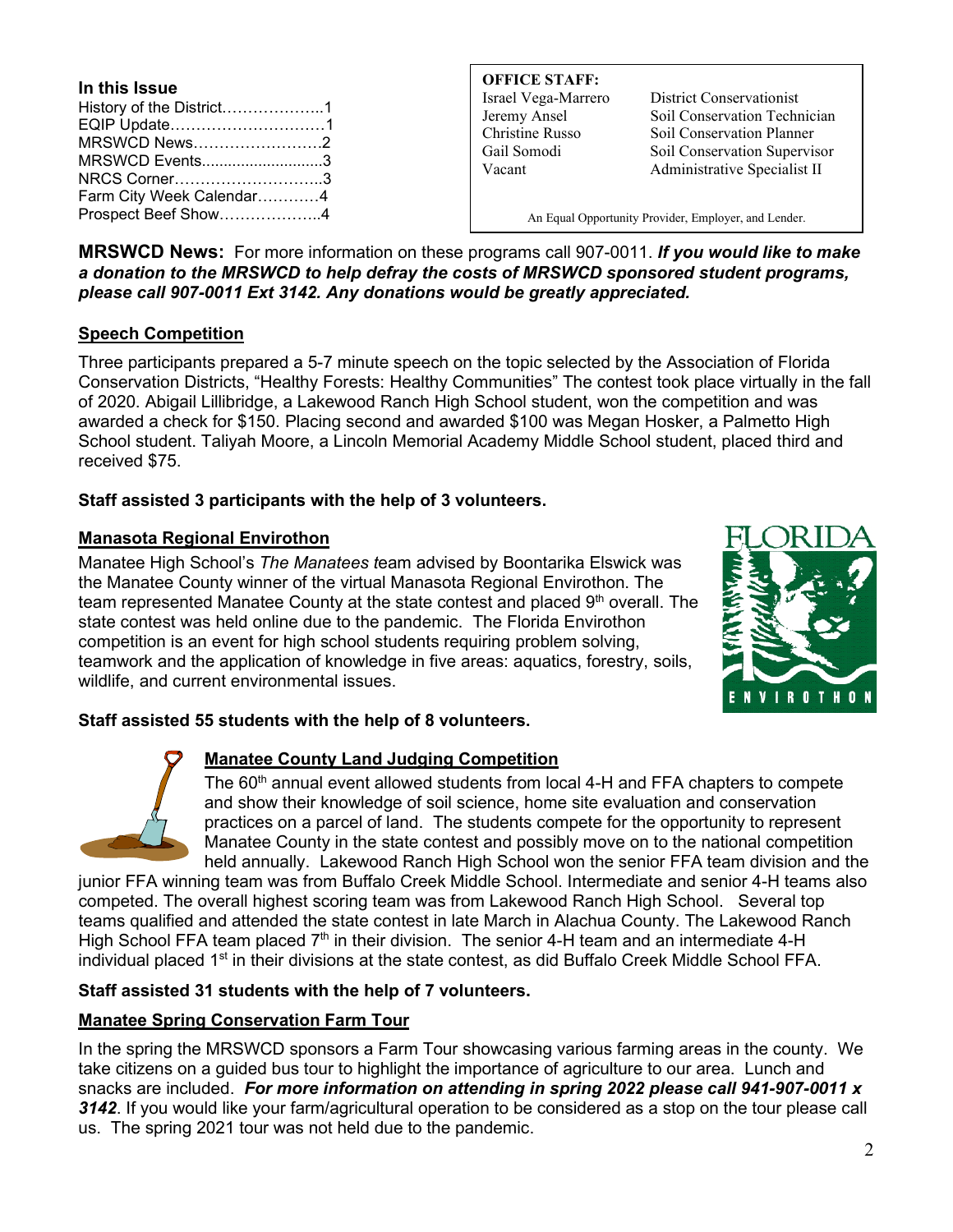### **2022 Manatee River SWCD Spring Event Update**

Envirothon January 27<br>Land Judging February 24 Land Judging Spring Farm Tour March 11

Events subject to change pending COVID conditions.



### **United States Department of Agriculture**

#### **Natural Resources Conservation Service Corner**

**Conservation Stewardship Program.** This program is a great way for producers to maintain and improve their existing conservation systems as well as adopt additional conservation activities to address priority resource concerns. CSP addresses resource concerns such as soil, water, air quality, and plant/animal resources. The program will pay participants based on their level of conservation performance in an annual payment for a five year contract period. Eligible applicants must meet the stewardship threshold for at least two priority resource concerns at the application phase, they must be in control of the land with which they are applying, and agree to meet or exceed the stewardship threshold for at least one priority resource concern by the end of the contract. Cropland, pastureland, and forestland are some examples of qualifying land types. **<https://www.nrcs.usda.gov/wps/portal/nrcs/main/fl/programs/financial/csp/>**

#### **2021 Conservation Applied (Acres) (Oct 1, 2020-Sep 30, 2021)**

Environmental Quality Incentives Program (EQIP) and other programs – 595 Planned practices in FY2021 – 422 Active contracts  $-12 = 2,142$  in conservation (EQIP and CSP only) Conservation plans written – 834

#### **Services Provided**

**Natural Resource Information.** NRCS access to recent and historical aerial photographs, topography maps, and soil maps.

**USDA Soil Survey Distribution.** Soil surveys used for development and crops are available. Soil survey information for many areas may now be found online at **<http://websoilsurvey.nrcs.usda.gov/app/>** Please contact us if you would like assistance.

**Develop Conservation Plans** on land used for agriculture. The plans recommend Best Management Practices for protecting resources.

#### **Available Programs**

Environmental Quality Incentives Program (EQIP), Conservation Stewardship Program (CSP), and others. Call for information 941-907-0011.